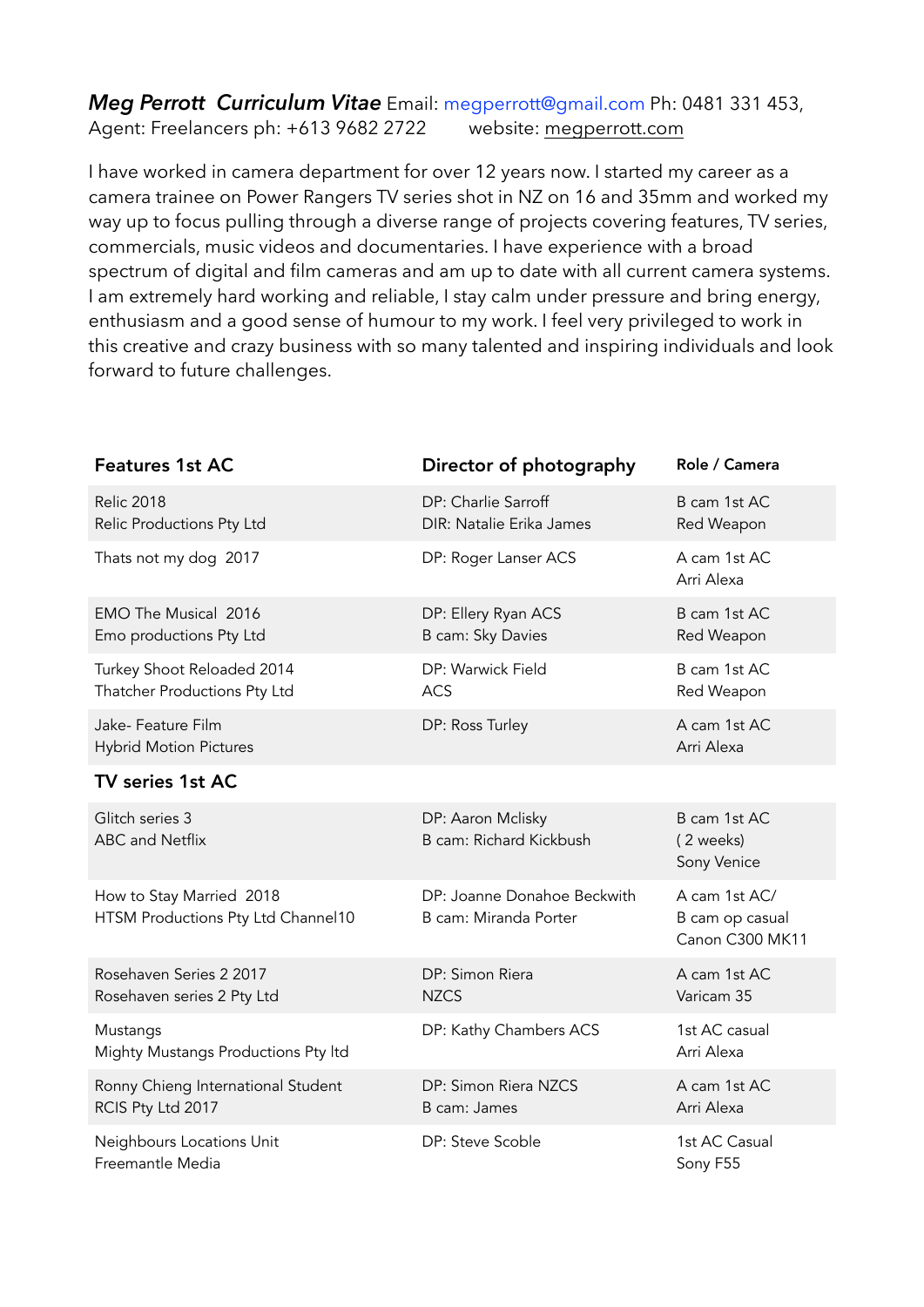| Rosehaven Series 1 2016                                        | DP: Murray Lui          | B cam 1st AC                              |
|----------------------------------------------------------------|-------------------------|-------------------------------------------|
| Rosehaven Pty Ltd                                              | B cam: Simon Riera NZCS | Arri Alexa, Ronin                         |
| Jack Irish 2016 (TV series)                                    | DP: Martin McGrath      | 1st AC 2nd unit                           |
| Jack Irish Series Pty Ltd                                      | ACS                     | Casual                                    |
| The Future is Expensive (TV pilot) 2016                        | DP: Katie Milwright     | B cam 1st AC                              |
| Goal Post Pictures Pty Ltd                                     | B cam: Sky Davies       | 2nd camera days                           |
| How to life (mini web series) 2016                             | DP: Sky Davies          | B cam 1st AC                              |
| Channel 4 UK                                                   | B cam: Keir Suggett     | Arri Alexa                                |
| Ronny Chieng International Student (TV Pilot)                  | DP: Simon Riera         | A cam 1st AC                              |
| RCIS Pty Ltd 2016                                              | <b>NZCS</b>             | Arri Alexa                                |
| Neighbours Locations Unit (TV Series) 2015<br>Freemantle Media | DP: Steven Scoble       | B Cam 1st AC (6<br>months)<br>Sony XD cam |

# Select shorts and Music Videos 1st AC

| Rufus du sol<br>Live music Video @ Sidney Myer bowl                                   | DP: Leah Varyllsky<br>DIR: Alex George       | 1st AC<br>Multi cam                            |
|---------------------------------------------------------------------------------------|----------------------------------------------|------------------------------------------------|
| The Elders (short film) 2019<br>Type cast                                             | DP: Ryan Alexander Lloyd<br>DIR: Tony Briggs | 1st AC<br>Alexa Mini                           |
| My Boy Oleg (short film) 2017<br><b>Dollhouse Pictures</b>                            | DP: Mark Morris                              | 1st AC<br>Arri Amira                           |
| Malevolence (short film) 2016                                                         | DP: Ellery Ryan ASC                          | 1st AC<br>Arri Alexa                           |
| Rotting Hill (short film)<br><b>M.D.S Productions</b>                                 | DP: Simon Riera<br><b>NZCS</b>               | 1st AC<br>Red                                  |
| Oscar Key Sung - 'All I could do' (music Video)                                       | DP: Alex Cardy                               | 1st AC<br>Red Epic                             |
| Sex On Toast - 'hold my love' (music video)                                           | DP: Aaron Farrugia                           | 1st AC<br>Red Epic                             |
| Deach 'Till I say so' (music Video)<br><b>White Knuckle Productions</b>               | DP: Caleb Staines                            | 1st AC<br>Red one                              |
| Select documentary work                                                               |                                              |                                                |
| The Hope Project 2016 Domestic Violence VIC<br>Riding Hat productions                 | DIR: Margaret Gordon                         | <b>DOP</b><br>Sony FS700                       |
| Gay Crashers 2014<br>ABC2                                                             | DIR: Tom Rohr                                | B cam op<br>Canon C300                         |
| A Place to call Home (feature Doc) 2013                                               | DIR: Briar March                             | Cinematographer<br>Sony Ex 3                   |
| THE HOBBIT (DVD Special features & online<br>content.) 3 foot 7 productions 2011-2013 | DIR: Michael Pellerin                        | Cinematographer<br>& filed director<br>Sony F3 |